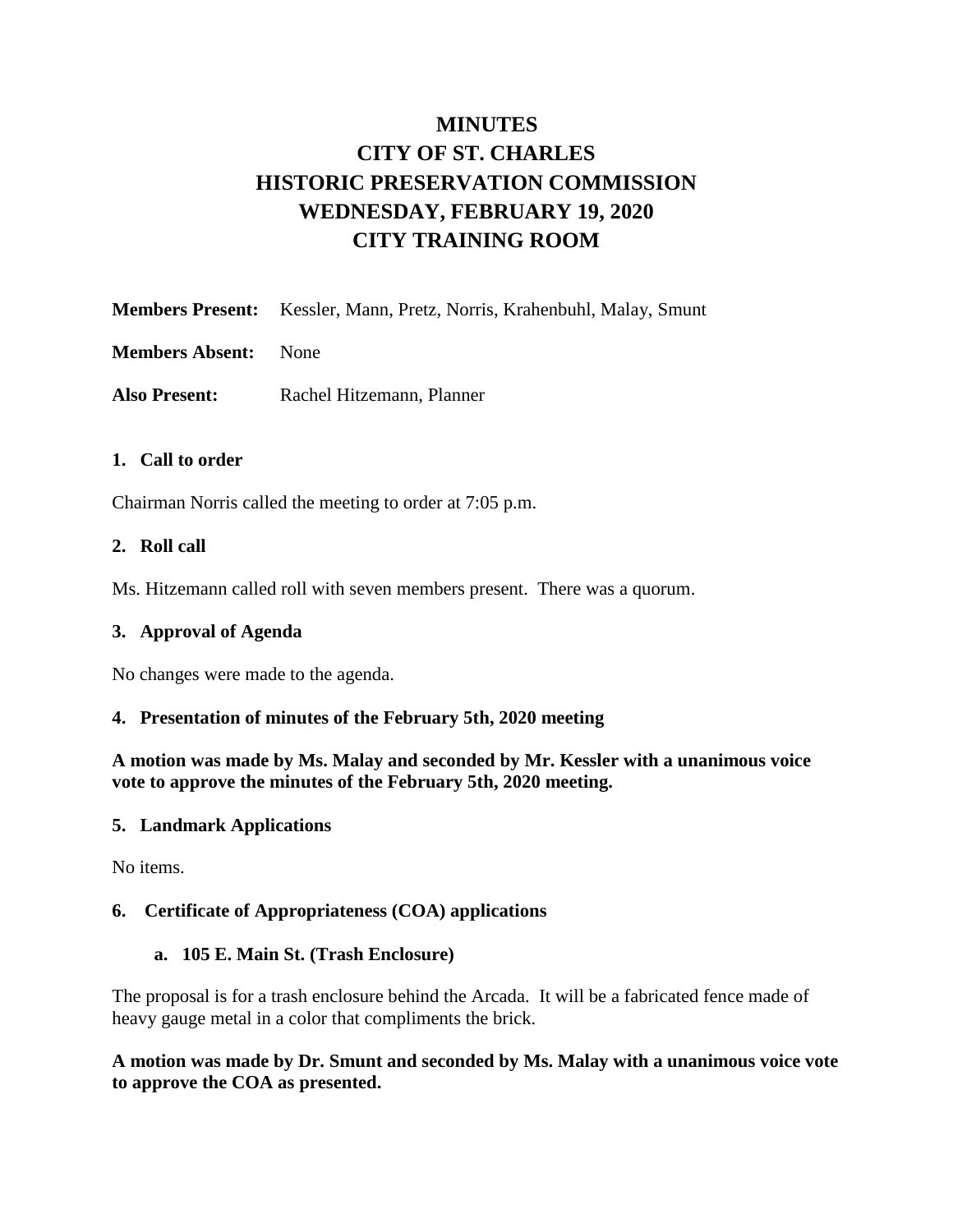Historic Preservation Commission Minutes – February 19, 2020 Page 2

## **b. 105 E. Main St. (Awnings)**

The proposal is for the installation of 4 new awnings made of Sunbrella fabric. The style and color will match the exiting Club Arcada awning.

# **A motion was made by Mr. Pretz and seconded by Ms. Malay with a unanimous voice vote to approve the COA as presented.**

# **7. Grant Applications**

No items.

# **8. Other Commission Business**

No items.

## **9. Preliminary Reviews-Open forum for questions or presentation of preliminary concepts to the Commission for feedback**

## **a. 316 Cedar St.**

The owner would like to build an addition onto the back and side of the house to be used for special events. The addition will cover as much of the lot as possible. The exterior of the original house will stay intact, but the plan is to upgrade the interior so it can be used for catering purposes. The materials used on the addition will be complimentary to the existing elevations that are visible to the public.

The Commissioners discussed possible design options. They were in favor of the overall concept, but would like to see further details.

## **10. Additional Business and Observations from Commissioners or Staff**

None.

# **11. Meeting Announcements: Historic Preservation Commission meeting Wednesday, March 4th , 2020 at 7:00 P.M. in the Committee Room.**

## **12. Public Comment**

The Commissioners provided feedback on the survey presentations that were given during the workshop. Dr. Smunt said both are very capable of doing the survey. Some of the concerns expressed were over the difference in the delivery timeframes and the workload/staffing of one of the firms.